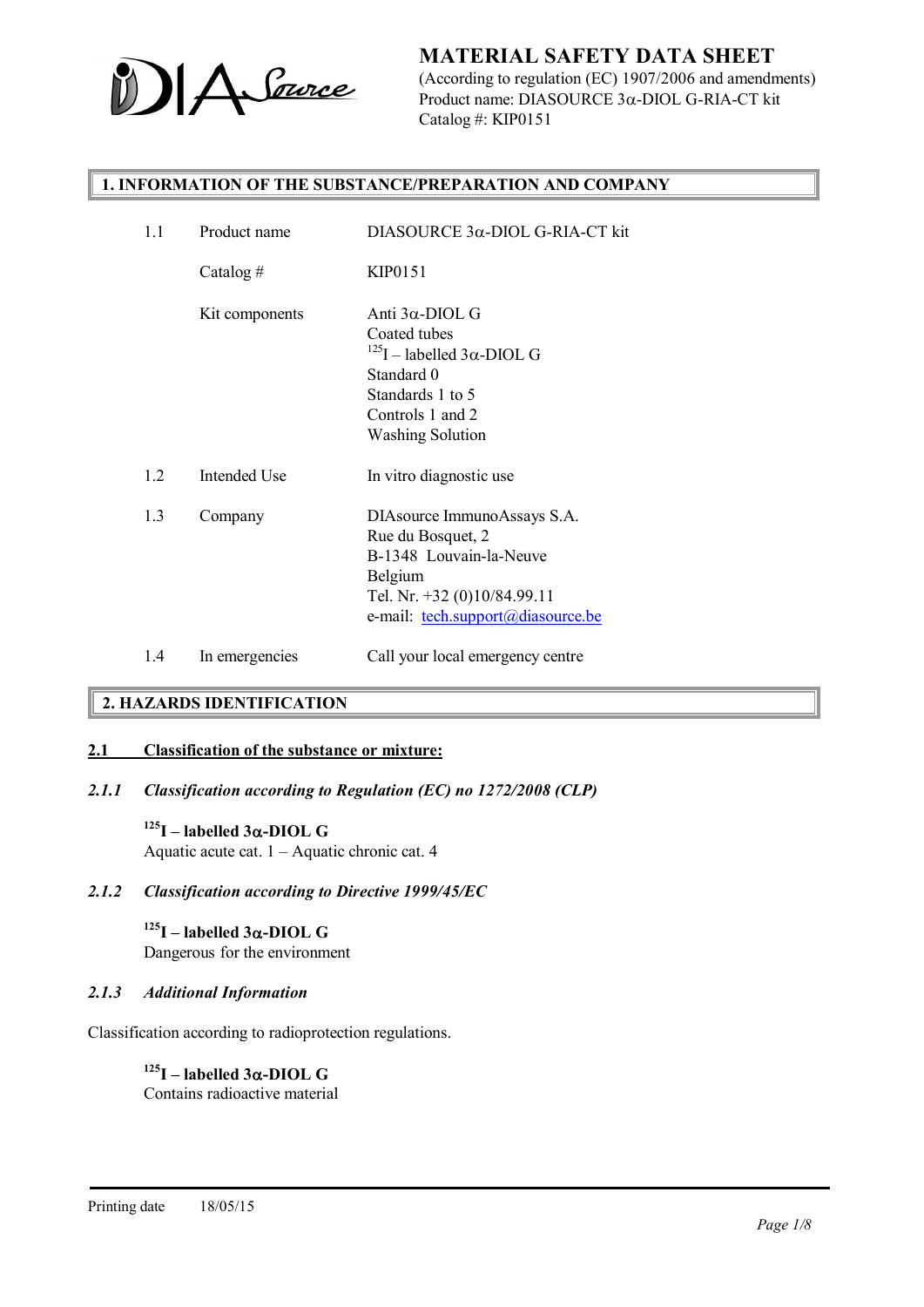A Source

MATERIAL SAFETY DATA SHEET (According to regulation (EC) 1907/2006 and amendments) Product name: DIASOURCE  $3\alpha$ -DIOL G-RIA-CT kit Catalog #: KIP0151

### 2.2 Label elements:

2.2.1 Labeling according to Regulation (EC) no 1272/2008 (CLP)

#### *No label required*

2.2.2 Labeling according to radioprotection regulations



#### 2.3 Other hazards:

| $^{125}$ I – labelled $3\alpha$ -DIOL G | Contains material from bovine origin |
|-----------------------------------------|--------------------------------------|
|                                         | Contains material from rabbit origin |
|                                         | Tracer: 185 kBq                      |
| Standard 0                              | Contains material from bovine origin |
| Standards 1 to 5                        | Contains material from bovine origin |
| Controls 1 and 2                        | Contains material from human origin  |

Although these human materials have been tested for HBsAg, anti-HCV and anti-HIV-1/2 and have been found not reactive, they should be considered as potentially infectious.

#### 3. COMPOSITION/INFORMATION ON INGREDIENTS

| Component                                            |                      | <b>Classification</b>                | concentration      |
|------------------------------------------------------|----------------------|--------------------------------------|--------------------|
|                                                      |                      |                                      |                    |
| $^{125}$ I – labelled 3 $\alpha$ -DIOL G containing: |                      |                                      |                    |
| Sodium azide                                         |                      |                                      |                    |
| CAS-No.                                              | 26628-22-8           | Aquatic Acute 1 - Aquatic chronic 4, | ${}_{\leq 0.05\%}$ |
| EC-No.                                               | 247-852-1            | H413                                 |                    |
| Index-No.                                            | $011 - 004 - 00 - 7$ | $T+$ , N; R28, R50-53                |                    |
|                                                      |                      |                                      |                    |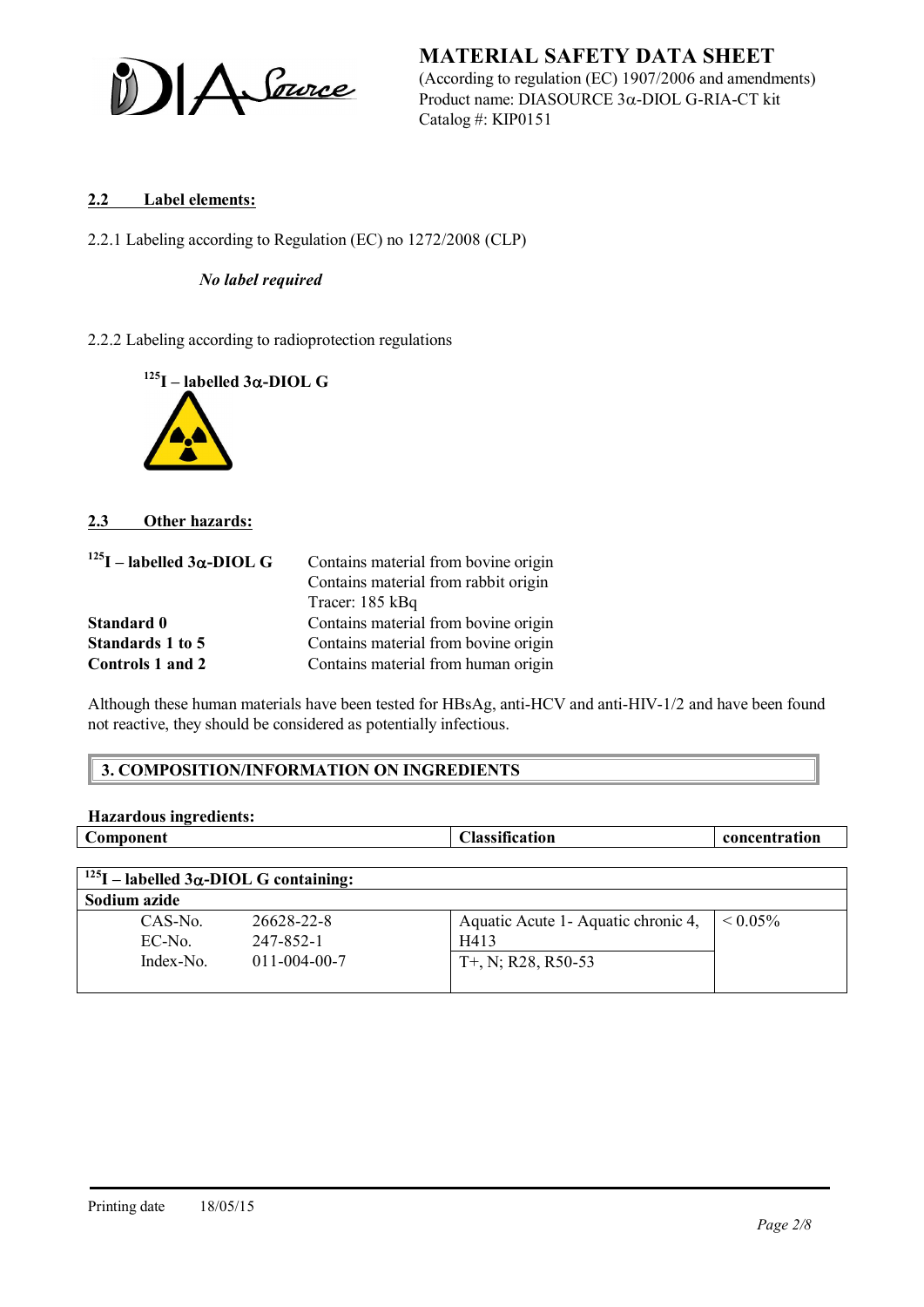

(According to regulation (EC) 1907/2006 and amendments) Product name: DIASOURCE  $3\alpha$ -DIOL G-RIA-CT kit Catalog #: KIP0151

# 4. FIRST AID MEASURES

#### 4.1 Description of first aid measures

#### All Kit Components

| After skin contact:     | - Wash immediately with soap and plenty of water for at least 10 minutes.         |
|-------------------------|-----------------------------------------------------------------------------------|
|                         | - Consult a physician in case of inflammation.                                    |
|                         | - In the case of a wound or cut rinse with plenty of water, then dress the wound. |
| After eye contact:      | - Wash immediately with plenty of water for at least 15 minutes.                  |
|                         | - Consult immediately a physician                                                 |
|                         | - Do not apply neutralizing agents                                                |
| <i>After ingestion:</i> | - Consult immediately a physician if ingested in large quantities                 |
| After inhalation:       | - Transfer the person to an open place.                                           |
|                         | - If he does not breathe, proceed to artificial respiration or provide oxygen.    |
|                         | - Consult a physician.                                                            |

# 4.3 Indication of any immediate medical attention and special treatment needed

No data available.

#### All Kit Components

| Suitable extinguishing media:                  | - Powder, water, carbon dioxide, dry sand                                                            |
|------------------------------------------------|------------------------------------------------------------------------------------------------------|
| Unsuitable extinguishing media:                | - No data available                                                                                  |
| Special exposure hazards:                      | - No generation of hazardous or toxic gases in dangerous<br>quantities                               |
| <i>Instructions:</i>                           | - Due to small quantities: no special instructions apply                                             |
| Special protective equipment for firefighters: | - Wear a breathing apparatus and protective clothing to avoid<br>all contact with the skin and eyes. |

### 6. ACCIDENTAL RELEASE MEASURES

#### All Kit Components

*Personal protection:* see 8

*Environmental precautions:*

- *-* Prevent soil and water pollution
- Discharge according to local regulations

*Clean-up:*

- The radioactive material should be wiped up immediately.
- Take up liquid spill into absorbent material
- Discharge of absorbed material according to local regulations
- Clean contaminated surfaces with water
- Wash clothing according to radioprotection rules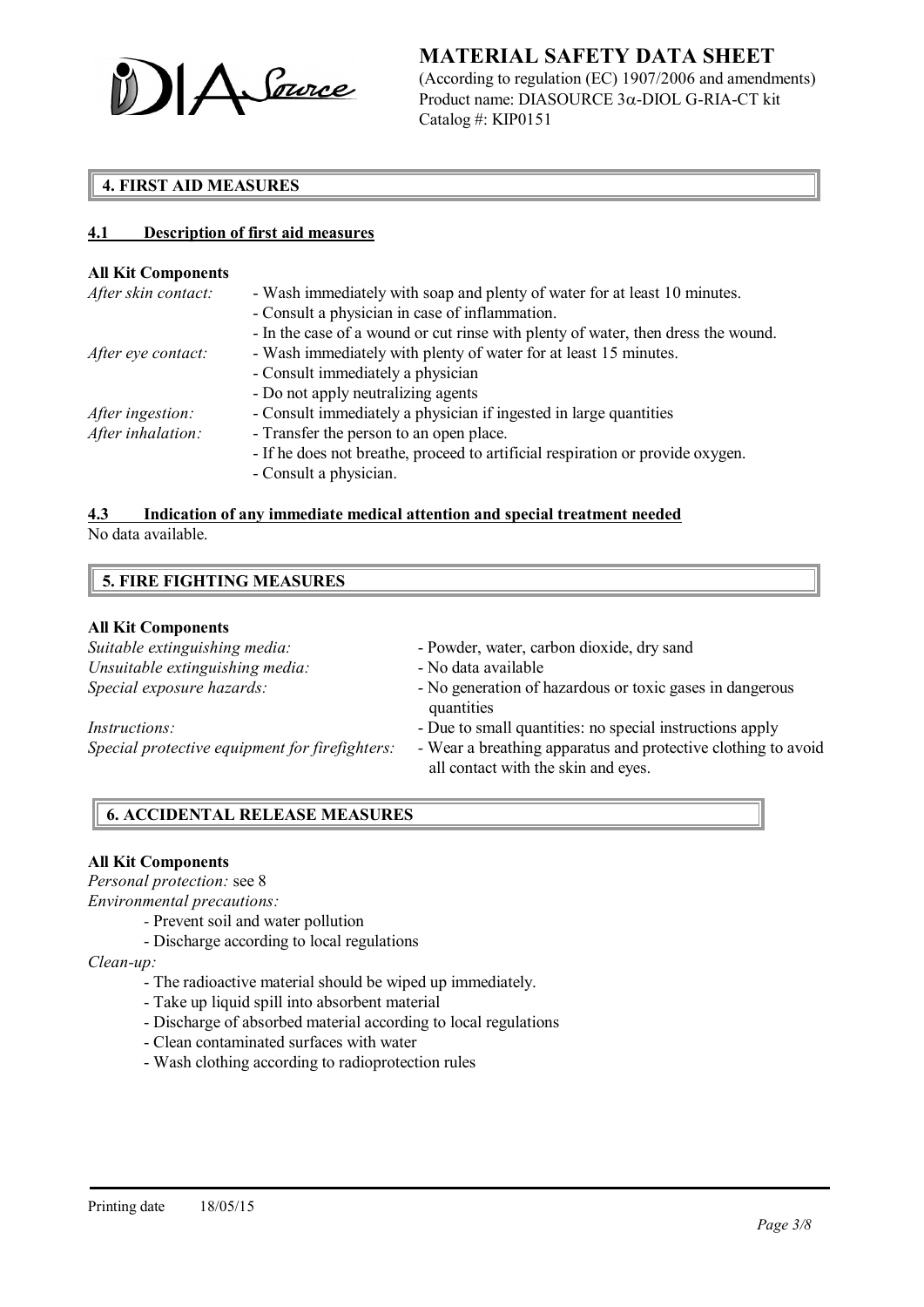

(According to regulation (EC) 1907/2006 and amendments) Product name: DIASOURCE  $3\alpha$ -DIOL G-RIA-CT kit Catalog #: KIP0151

# 7. HANDLING AND STORAGE

#### All Kit Components

*Handling:*

- Handle radioactive material according to radioprotection rules
- Observe normal hygiene standards
- Discharge according to local regulations
- Remove and clean contaminated clothing
- Handle and open the container with care

*Storage:*

- Keep container tightly closed
- Meet the legal requirements
- Keep away from: heat sources, combustible materials, acids, metals
- Storage temperature: see component label

#### 8. EXPOSURE CONTROLS/PERSONAL PROTECTION

# 8.1 Control parameters

#### Components with workplace control parameters

| Component      | No. Value       | $mg/m^3$ |
|----------------|-----------------|----------|
| Sodium azide   | <b>TLV-TWA</b>  |          |
| CAS 26628-22-8 | <b>TLV-STEL</b> |          |
|                | TLV-Ceiling     | 0.29     |
|                | <b>OES-LTEL</b> |          |
|                | <b>OES-STEL</b> | 0.3      |
|                | <b>MAK</b>      | 0.2      |
|                | <b>TRK</b>      |          |
|                | MAC-TGG 8h      |          |
|                | MAC-TGG 15min   |          |
|                | MAC-Ceiling     | 0.3      |
|                | VMA 8h          |          |
|                | VMA 15min       | 0.3      |
|                | GWBB 8h         |          |
|                | GWBB 15min      |          |
|                | Momentary value | 0.29     |
|                | EC              | 0.1      |
|                | <b>EC-STEL</b>  | 0.3      |

#### 8.2 Exposure Controls

#### 8.2.1 Appropriate engineering controls

Handle in accordance with good industrial hygiene and safety practice. Wash hands before breaks and at the end of workday.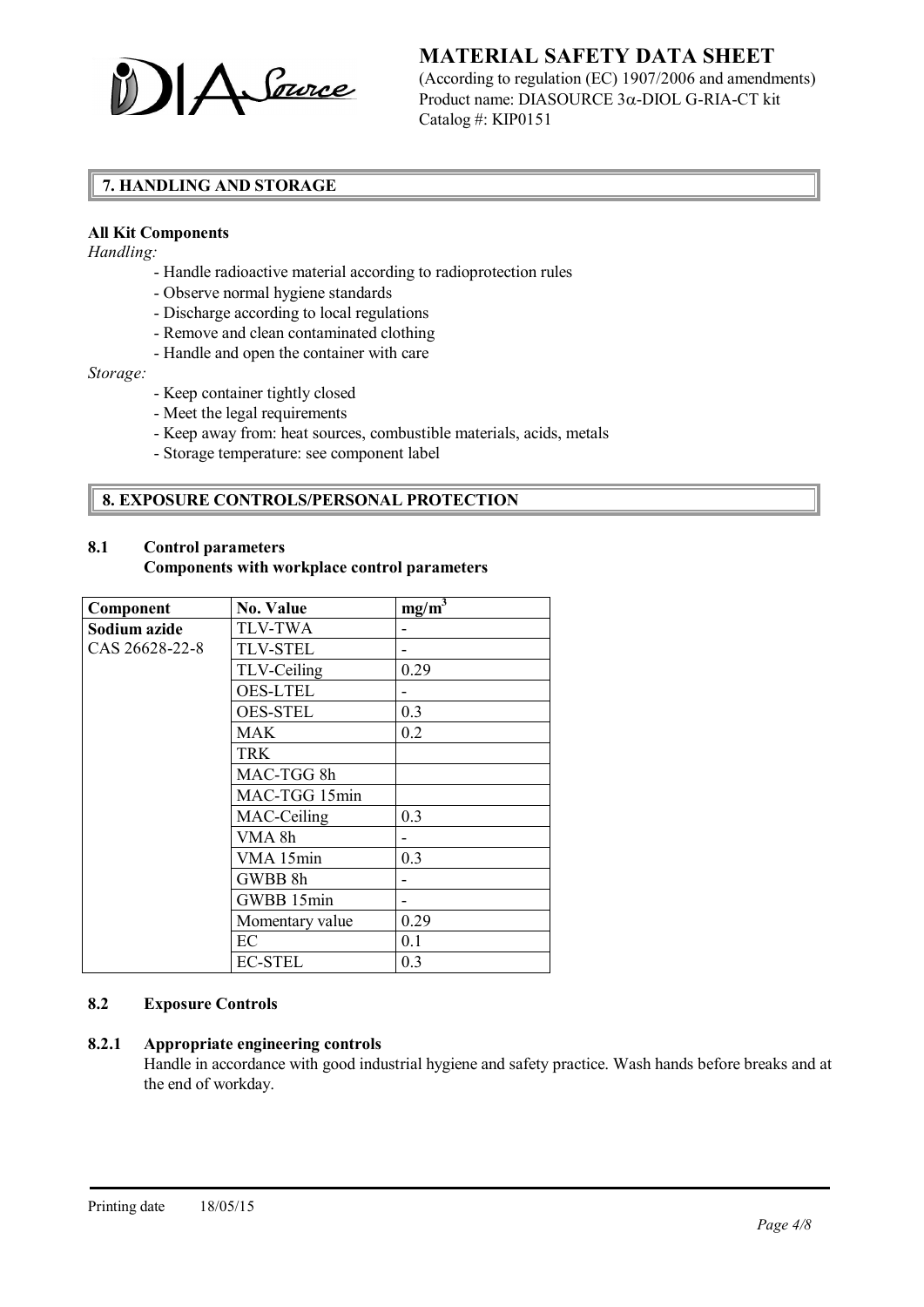

(According to regulation (EC) 1907/2006 and amendments) Product name: DIASOURCE  $3\alpha$ -DIOL G-RIA-CT kit Catalog #: KIP0151

### 8.2.2 Personal protection equipment

#### All Kit Components

| Eye protection:     | - Safety goggles ( $^{125}$ I – labelled 3 $\alpha$ -DIOL G) |
|---------------------|--------------------------------------------------------------|
|                     | - Face shield (Other components)                             |
| Hand protection:    | - Gloves                                                     |
| Suitable materials: | - No data available                                          |
| Skin protection:    | - Protective clothing                                        |

Operators handling radioactive material should be monitored according to local regulations regarding occupational medicine.

### 9. PHYSICAL AND CHEMICAL PROPERTIES

#### 9.1 Information on basic physical and chemical properties

 $\mathbf{I}^{125}$ Half-life : 59.9 days Specific activity :  $6.4 \times 10^{14}$  Bq.g<sup>-1</sup>

Coated Tubes: Tubes Controls 1 and 2, Standard 0, Standards 1 to 5: Lyophilized, soluble in water Washing Solution,  $^{125}I$  – labelled  $3\alpha$ -DIOL G: Liquid

#### 9.2 Other Information

No data available

# 10. STABILITY AND REACTIVITY

#### All Kit Components

*Stability:* All components are stable until expiry date if stored in specified conditions (see label) *Reactivity/Hazardous decomposition products:* No hazardous decomposition products are formed in high quantities

*Conditions/Materials to avoid:*Keep away from metals and acids (Azide containing components)

#### 11. TOXICOLOGICAL INFORMATION

#### 11.1 Information on toxicological effects

### $I^{125}$  labeled component(s):

| Chronic and acute effects                                    | Radioactivity related adverse effects are only observed at exposure<br>levels that are very much higher than those experienced with the<br>reagents in this kit. |
|--------------------------------------------------------------|------------------------------------------------------------------------------------------------------------------------------------------------------------------|
| Sodium azide:<br>Acute oral toxicity<br>Absorption symptoms: | LD50 rat: $27 \text{ mg/kg}$ (RTECS)<br>Irritations of mucous membranes in the mouth, pharynx, oesophagus                                                        |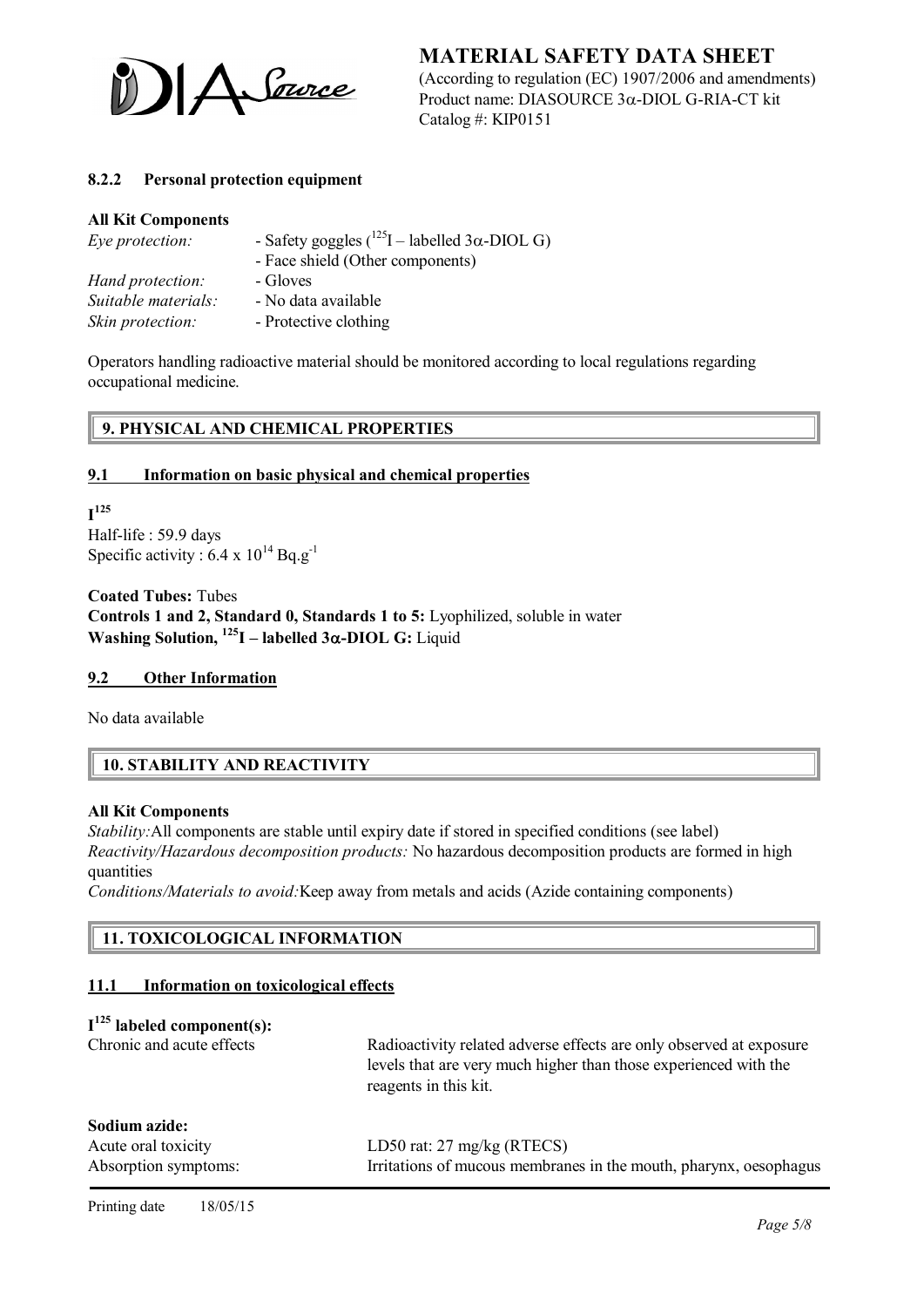

(According to regulation (EC) 1907/2006 and amendments) Product name: DIASOURCE  $3\alpha$ -DIOL G-RIA-CT kit Catalog #: KIP0151

|                                                    | and gastrointestinal tract.                                         |
|----------------------------------------------------|---------------------------------------------------------------------|
| Acute inhalation toxicity                          | Symptoms: Irritation symptoms in the respiratory tract., Inhalation |
|                                                    | may lead to the formation of oedemas in the respiratory tract.,     |
|                                                    | Symptoms may be delayed.                                            |
| Acute dermal toxicity                              | LD50 rabbit: 20 mg/kg (RTECS) (Regulation (EC) No 1272/2008,        |
|                                                    | Annex VI)                                                           |
| Skin irritation                                    | Possible damages: slight irritation                                 |
| Eye irritation                                     | Possible damages: slight irritation                                 |
| Sensitisation                                      | This information is not available.                                  |
| Germ cell mutagenicity                             | This information is not available.                                  |
| Carcinogenicity                                    | This information is not available.                                  |
| Reproductive toxicity                              | This information is not available.                                  |
| Teratogenicity                                     | This information is not available.                                  |
| Specific target organ toxicity - single exposure   |                                                                     |
|                                                    | This information is not available.                                  |
| Specific target organ toxicity - repeated exposure |                                                                     |
|                                                    | This information is not available.                                  |
| Aspiration hazard                                  | This information is not available.                                  |

# 12. ECOLOGICAL INFORMATION

#### 12.1 Toxicity

#### Aquatic toxicity

Sodium azide: LC50 Lepomis macrochirus (Bluegill sunfish): 0.7 mg/l; 96 h (ECOTOX Database) EC50 Daphnia pulex (Water flea): 4.2 mg/l; 48 h (ECOTOX Database) IC50 mixed culture of green algae: 272 mg/l(Lit.) EC50 Photobacterium phosphoreum: 38.5 mg/l(Lit.)

12.2 Persistence and degradability No data available

#### 12.3 Bioaccumulative potential

Sodium azide: Partition coefficient: n-octanol/water:log Pow: 0.3 OECD Test Guideline 117 Bioaccumulation is not expected.

12.4 Mobility in soil

No data available

12.5 Results of PBT and vPvB assessment No data available

#### 12.6 Other adverse effects

Sodium azide : Forms toxic mixtures in water, dilution measures notwithstanding. Herbicide Nematocidal effect. Discharge into the environment must be avoided.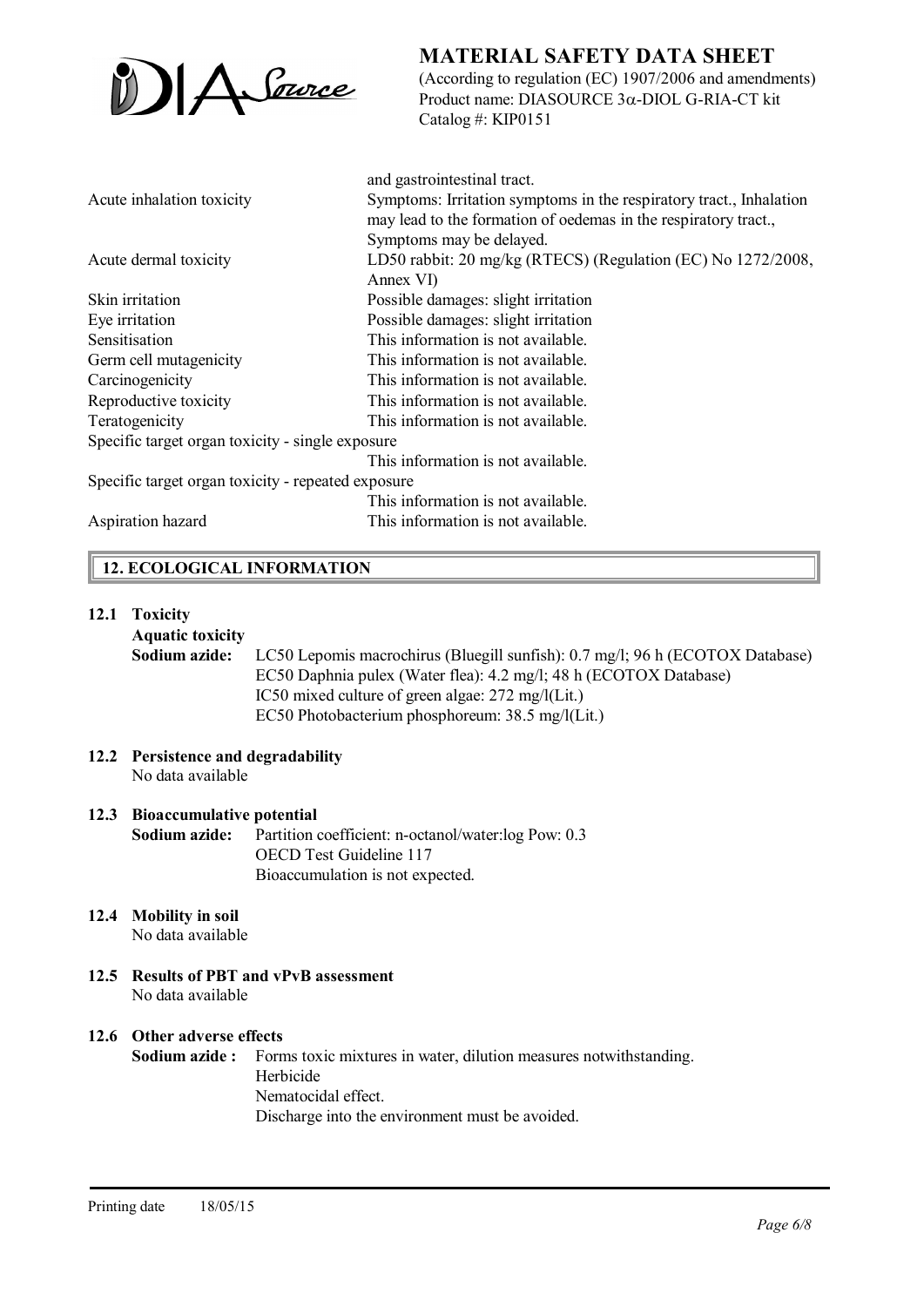

(According to regulation (EC) 1907/2006 and amendments) Product name: DIASOURCE  $3\alpha$ -DIOL G-RIA-CT kit Catalog #: KIP0151

# 13. DISPOSAL CONSIDERATIONS

*Provisions relating to waste:* Hazardous waste (91/689/EEC). Follow local regulations for radioactive waste.

*Packaging/container:* Waste material code packaging (91/689/EEC, Council Decision 2001/118/EC, O.J. L47 of 16/2/2001): 15 01 10 (packaging containing residues of or contaminated by dangerous substances)

*Disposal methods:*

- Radioactive material should be disposed of following local regulations regarding radioactive waste.
- Patient samples,  $^{125}$ I labelled 3 $\alpha$ -DIOL G, Standard 0, Standards 1 to 5, Controls 1 and 2 are potentially infectious. They should be disposed of following established safety procedures and local regulations.
- All the kit components must be considered as hazardous waste. They should be disposed of following local regulations.
- Sodium azide reacts with lead and copper plumbing forming highly explosive metal azides.

#### 14. TRANSPORT INFORMATION

Radioactive material, N.O.S., UN 2910 - except package

| Land transport | AIEA/ADR/RID regulation (Class 7, fiche 1 - ADR) |
|----------------|--------------------------------------------------|
| Sea transport  | IMDG regulation                                  |
| Air transport  | OACI/IATA regulation                             |

#### 15. REGULATORY INFORMATION

This safety datasheet complies with the requirements of Regulation (EC) No. 1907/2006.

- 15.1 Safety, health and environmental regulations/legislation specific for the mixture no data available
- 15.2 Chemical Safety assessment no data available

#### 16. OTHER INFORMATION

#### 16.1 Indication of changes

v1: SDS changes as required by current REACH regulation (as amended by 453/2010). Classification and labeling according to CLP added.

#### 16.2 Abbreviations and acronyms

T+ Very toxic

N Dangerous for the environment